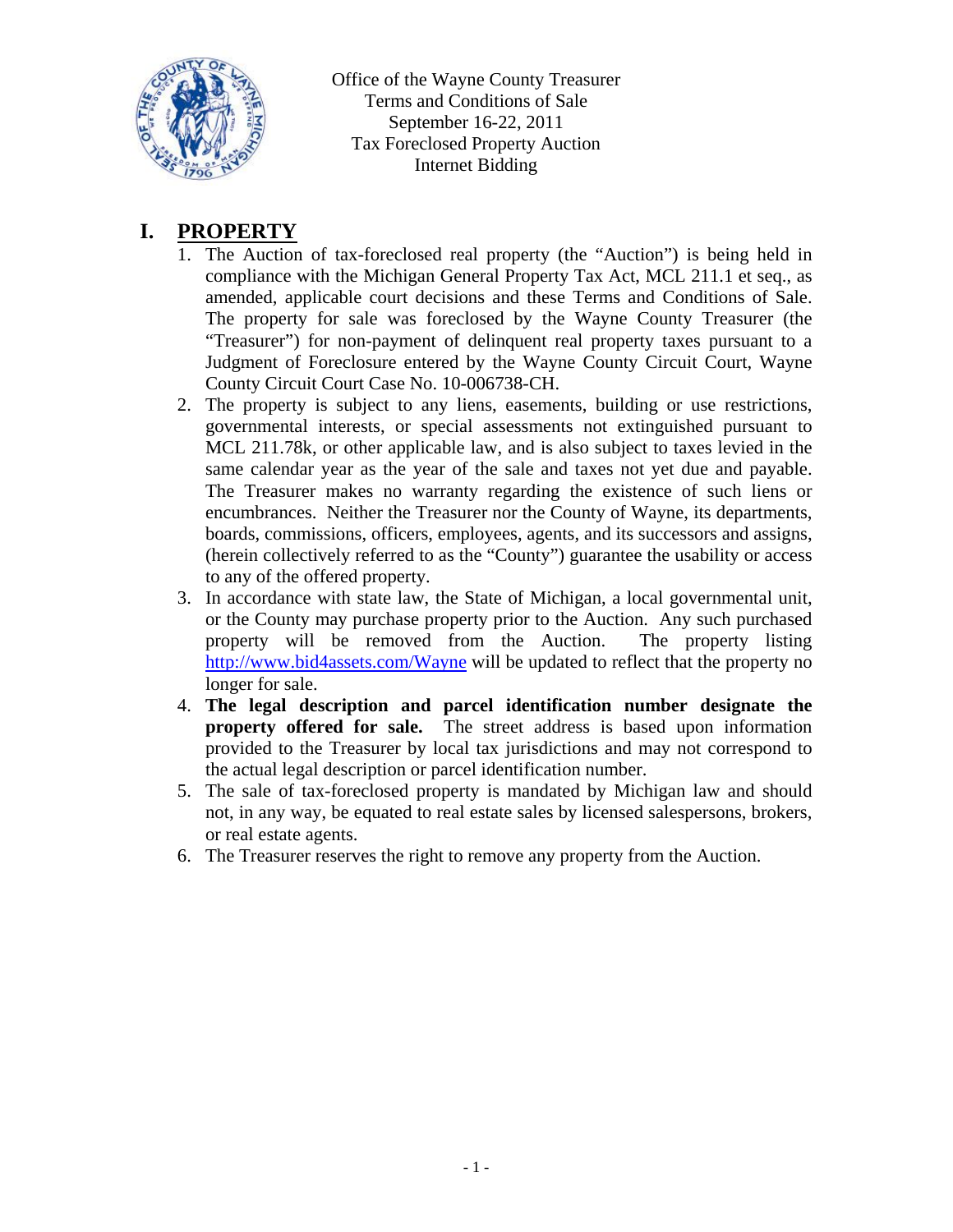

## **II. CONDITIONS AND DISCLOSURES**

- 1. The property is offered for sale "**as-is"** and "**where is"**.
- 2. **The Winning Bidder, its agents, grantees, successors and assigns, if any (herein collectively referred to as the "Winning Bidder"), is responsible for all property taxes for 2011**, including, but not limited to, state education taxes, Summer and Winter taxes billed in 2011, and/or special assessments due.
- 3. The Winning Bidder releases the Treasurer and the County from all liability whatsoever arising from any condition of the property, whether now known or subsequently discovered, including, but not limited to, all claims based on environmental contamination of the property, if any. The Winning Bidder agrees not to sue the Treasurer or the County, for any claim, whether legal or equitable, in any manner. The Winning Bidder also releases, waives, and discharges the Treasurer and the County from any and all liability, arising in any manner in connection with, or relating in any way to, the sale of property from the Auction.
- 4. Some property may be landlocked with no ingress or egress or as provided by abutting owners. Winning bidder must make arrangements with any abutting owner to create ingress and egress to the property. The Treasurer and the County make no representation or claim as to fitness for purpose including any right of ingress/egress, conditions, covenants or restrictions. There are no warranties, either expressed or implied, regarding any property.
- 5. In addition to any liens and encumbrances not canceled pursuant to the Foreclosure Judgment, the property may be subject to liens and/or encumbrances incurred after the entry of the Foreclosure Judgment. It is the responsibility of the Winning Bidder to ascertain if the property is subject to, or may be subject to, any such liens or encumbrances. The Treasurer makes no warranty regarding the existence of such liens or encumbrances.
- 6. The Treasurer assumes no liability for any lien, encumbrance, or easement, recorded or not recorded which was not cancelled by the Foreclosure Judgment of the property under MCL 211.78k. It is the responsibility of the bidder to research the existence of any liens or encumbrances not canceled by the Foreclosure Judgment or other applicable law. Further, it is the responsibility of the bidder to research the use of the land for its intended purpose and to determine if it will be suitable for the purposes for which it is being purchased. The Treasurer and the County are not in any way responsible for the cost of any research, fees, costs, or other expenses related to the research.
- 7. The Winning Bidder agrees to indemnify and hold harmless the Treasurer and the County, from any and all claims, demands, judgments, and expenses, including attorney fees, for any and all loss, damage, injury, or death related to the property.
- 8. The property is subject to any applicable state, county and local zoning and building ordinances.
- 9. The property may or may not be occupied at the time of sale. Occupied structures should not be entered without the occupant's permission.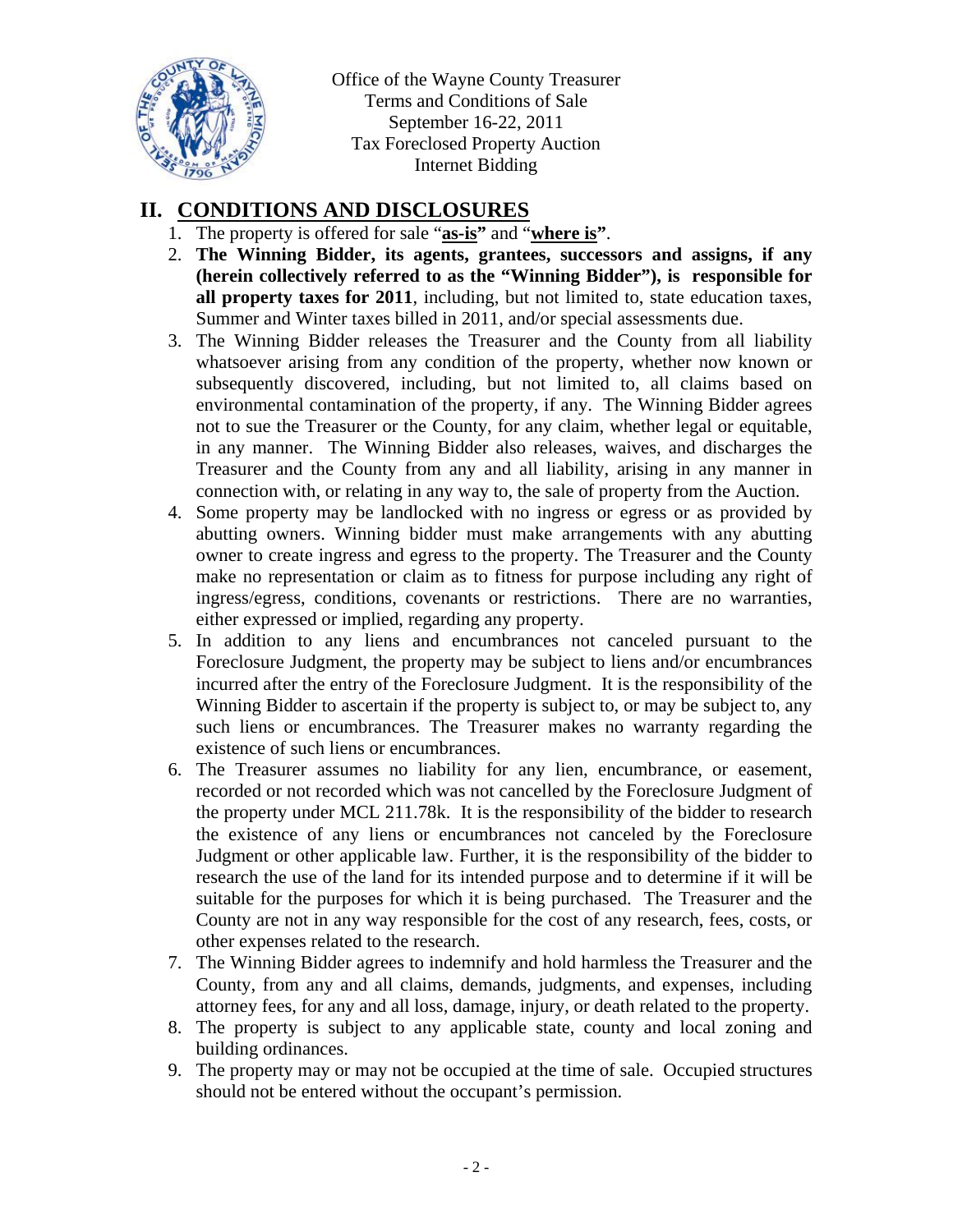

- 10. The Winning Bidder does not acquire title and legal title is not conveyed at the time of delivery of the purchase price. Title is conveyed only upon the execution and delivery of the quit claim deed for the property. Notwithstanding, upon payment of the full purchase price, the Winning Bidder assumes the full risk of loss and shall be solely responsible for protecting its interest in the property, including and not limited to, obtaining insurance and contacting local units of government to prevent possible demolition of structures situated on parcels.
- 11. The property may be subject to flooding. Any new construction or reconstruction should conform to local, county, and state regulations. Also, any filling, dredging, or other permanent construction below the ordinary high-water mark of the water body involved, or earth change may be subject to restrictions under state law. The property may also be subject to wetlands protections under Part 303 of the Natural Resources and Environmental Protection Act, 1994 PA 451, as amended (NREPA).
- 12. The Winning Bidder accepts the property in its present "as is" condition, and releases the Treasurer and County from all liability whatsoever arising from any condition of the premises, whether now known or subsequently discovered, including but not limited to all claims based on environmental contamination of the premises. A person who acquires property that is contaminated as a result of of a hazardous substance(s) may become liable for all costs of cleaning up the property and any other property impacted by the release(s), pursuant to NREPA or other state or federal laws. Liability may be imposed upon the person acquiring the property even in the absence of any personal responsibility for, or knowledge of, the release. Protection from such liability may be obtained by conducting a Baseline Environmental Assessment (BEA) as provided for under section 20126(1)(c) of NREPA.
- 13. Pursuant to NREPA, the person(s) responsible for an activity causing a release at the property is obligated to pursue response activities at the property. Furthermore, NREPA requires that a person who has knowledge that their property is contaminated provide a written notice to the successful bidder or other person to whom the property is transferred which discloses the general nature and extent of the release. Additional disclosure obligations may also apply at the time the property, or an interest in the property, is transferred.
- 14. It is recommended that a person who is interested in purchasing a parcel, contact an attorney and/or an environmental consultant for advice prior to the acquisition of the property.
- 15. The Winning Bidder expressly waives any and all claims for damages against the Treasurer and the County, of any kind, including and not limited to, interest, attorney fees, costs or other expenses.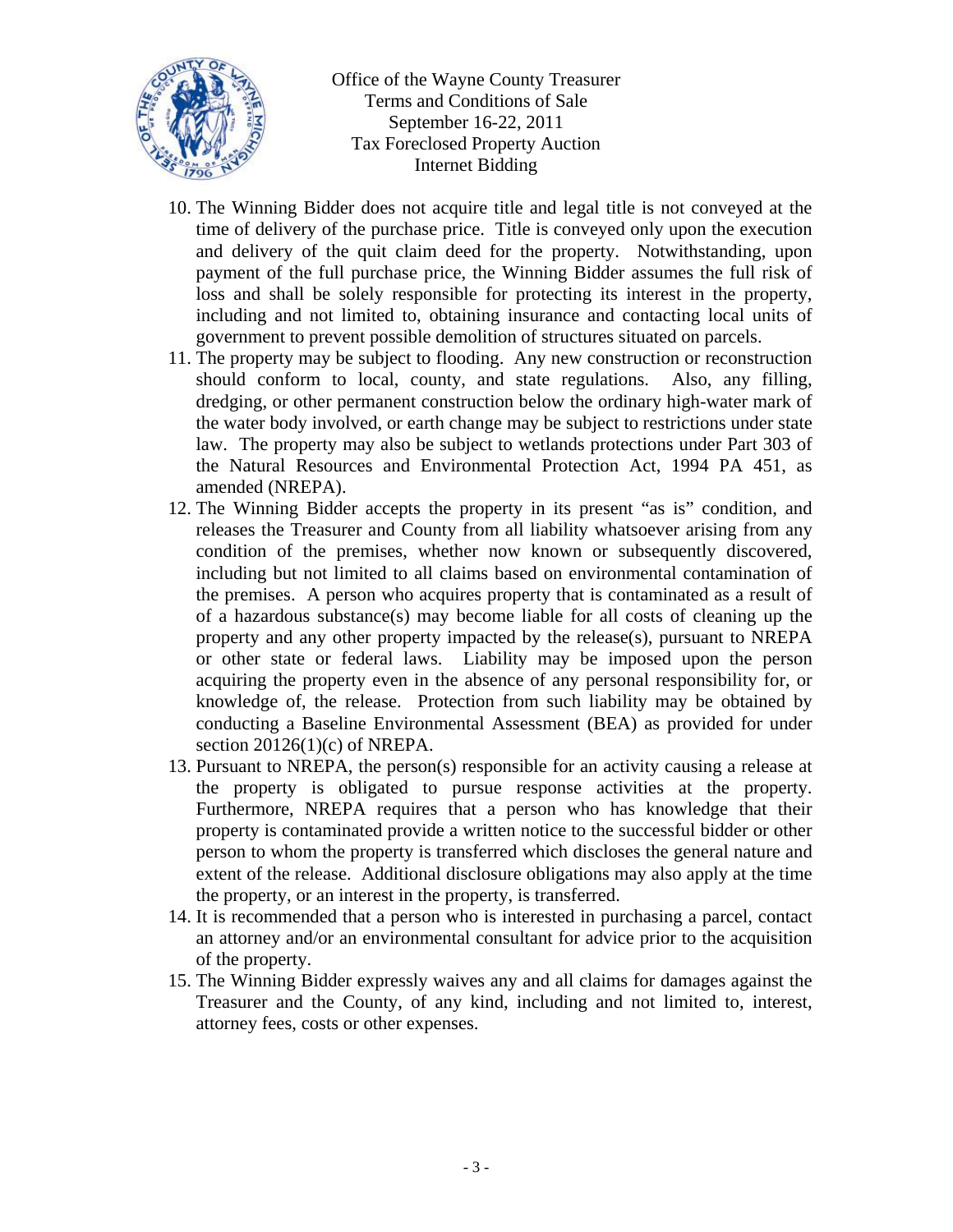

# **III. THE AUCTION**

- 1. The Treasurer **WILL NOT** conduct an Auction at the Office of the Wayne County Treasurer.
- 2. The Auction will be conducted on the internet by Bid4Assets,Inc., at www.bid4assets.com/wayne. Bids will **NOT BE** accepted by the Treasurer or at the Office of the Wayne County Treasurer.
- 3. Click here or visit Bid4Assets.com for details regarding registration, deposits and bidding deadlines.
- 4. The information for each property may be updated at any time and will not be finalized until the day of the sale. Please read all due diligence materials and check http://www.Bid4Assets.com/Wayne for updates.
- 5. At the sole discretion of the Treasurer, the Auction may be extended.
- 6. The Treasurer reserves the right to reject any bid.
- 7. The Treasurer reserves the right to withdraw a property from the Auction.
- 8. The Treasurer reserves the right to cancel the sale of a property at any time prior to the issuance of the deed.
- 9. The property will be awarded to the registered bidder submitting the highest amount, provided the bid is equal to or greater than the Minimum Bid. The Treasurer may change a Minimum Bid any time prior to the opening of an Auction to reflect new costs and expenses that may have been incurred. "Minimum Bid" is defined in MCL 211.78m(11) as follows: "the minimum amount established by the foreclosing governmental unit for which property may be sold under this section." The minimum bid includes all of the following: (a) all delinquent taxes, interest, penalties, and fees due on the property. (b) The expenses of administering the sale, including all preparations for the sale.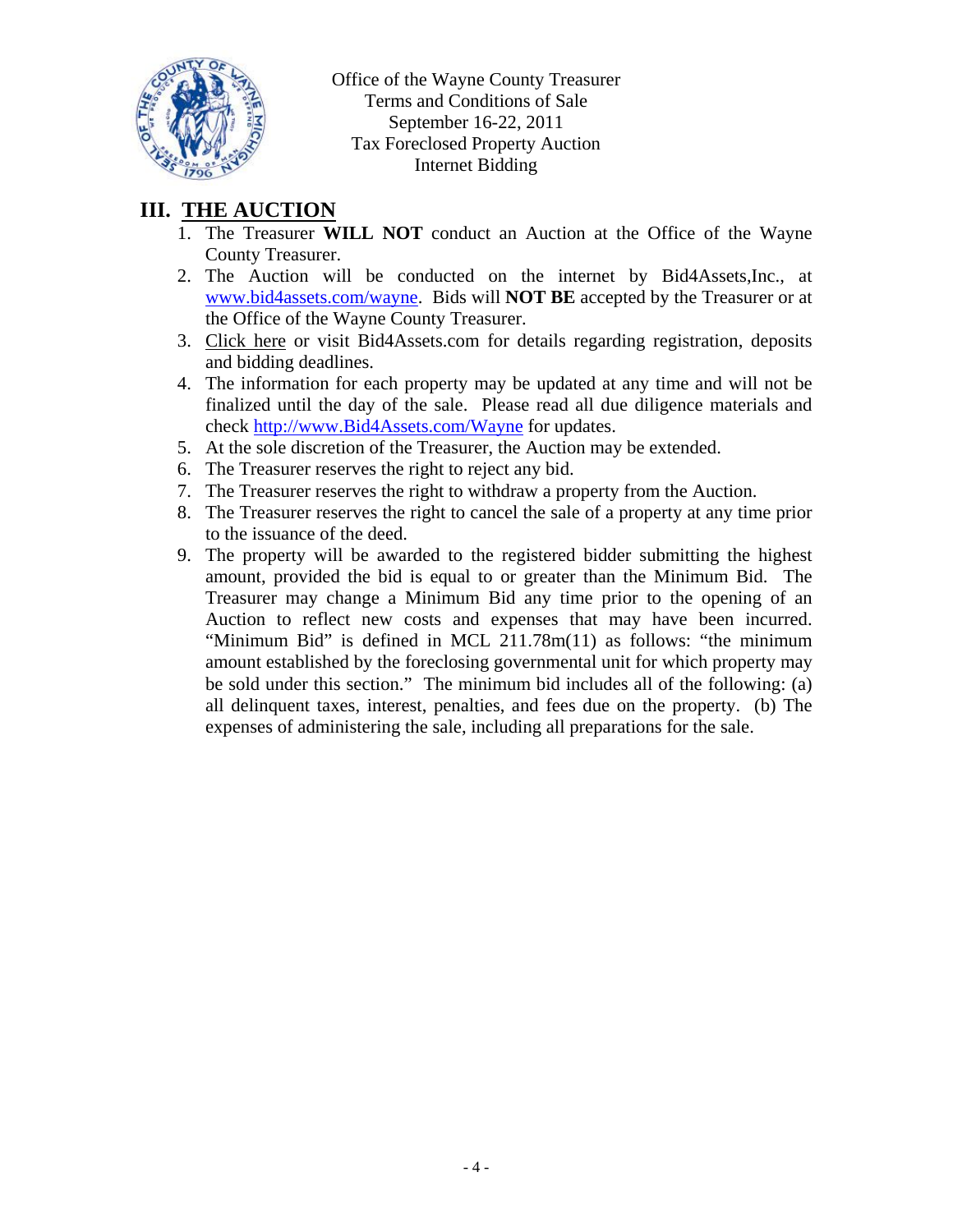

# **IV. AUCTION PARTICIPATION**

- 1. Participation in the Auction is a two step process:
	- a) Registration with Bid4Assets.
	- b) Placement of the required deposit (all deposits and final payment shall be in U.S. Dollars).
- 2. Auction Participants may register and deposits may be submitted Online or Offline. (Bid4Assets to provide hotline)

#### IMPORTANT DATES FOR 2011 AUCTION PARTICIPATION

| 1. First date to view property on Bid4Assets.com                  | August 12, 2011                   |
|-------------------------------------------------------------------|-----------------------------------|
| 2. Register on Bid4Assets                                         | August 12, 2011 thru September 9, |
|                                                                   | 2011                              |
| 3. \$1000.00 Bid Deposit and \$35.00 registration fee (for one    | September 9, 2011                 |
| <b>property</b> ) and \$5000.00 and \$35.00 registration fee (for |                                   |
| more than one property) due at Bid4Assets for                     |                                   |
| prospective bidders (THERE WILL BE NO                             |                                   |
| <b>ACCEPTANCE OF BIDS OR DEPOSITS AT THE</b>                      |                                   |
| <b>OFFICE OF THE WAYNE COUNTY TREASURER)</b>                      |                                   |
| 4. Deadline for <b>OFFLINE</b> bidding registration and deposit   | September 9, $2011*$              |
| acceptance. Required form must be submitted via FAX to            |                                   |
| Bid4Assets at 301-650-7475.                                       |                                   |
| 5. Online bidding begins on all parcels.                          | September 16, 2011 11:00 a.m.     |
| Online bidding ends for first 110 parcels.<br>6.                  | September 19, 2011 at 8:30 a.m.** |
| Online bidding ends for last 110 parcels.<br>7.                   | September 22, 2011                |
| 8. Notification of winning bid to email address provided.         | End of day the auction you won    |
|                                                                   | ends.                             |
| 9. Notification of winning bid for OFFLINE bidder by              | End of day the auction you won    |
| telephone to number provided or bidder may call 877-427-          | ends.                             |
| 7387.                                                             |                                   |
| 10. Final payment (via Cashier's Check, Certified Check or        | Within 24 Hours of acceptance of  |
| Bank Wire Transfer) due at Office of the Wayne County             | winning bid                       |
| <b>Treasurer on purchased property.</b> (Payment                  |                                   |
| instructions provided to winning bidders.                         |                                   |
| 11. Deed issuance, recording and mailing.                         | By October 21, 2011               |

\*If your deposit has not been received prior to this date, you will be unable to submit a bid.

\*\*During the Auction hours, 8:30 a.m. to 4:30 p.m., bidding will close on approximately 110 properties every 15 minutes. Please pay particular attention to the closing time associated with the parcel listed at Bid4Assets.com. Bids may be entered beginning at 11:00 a.m. ET, 8:00 a.m. PT, September 16, 2011. Bidding may extend beyond the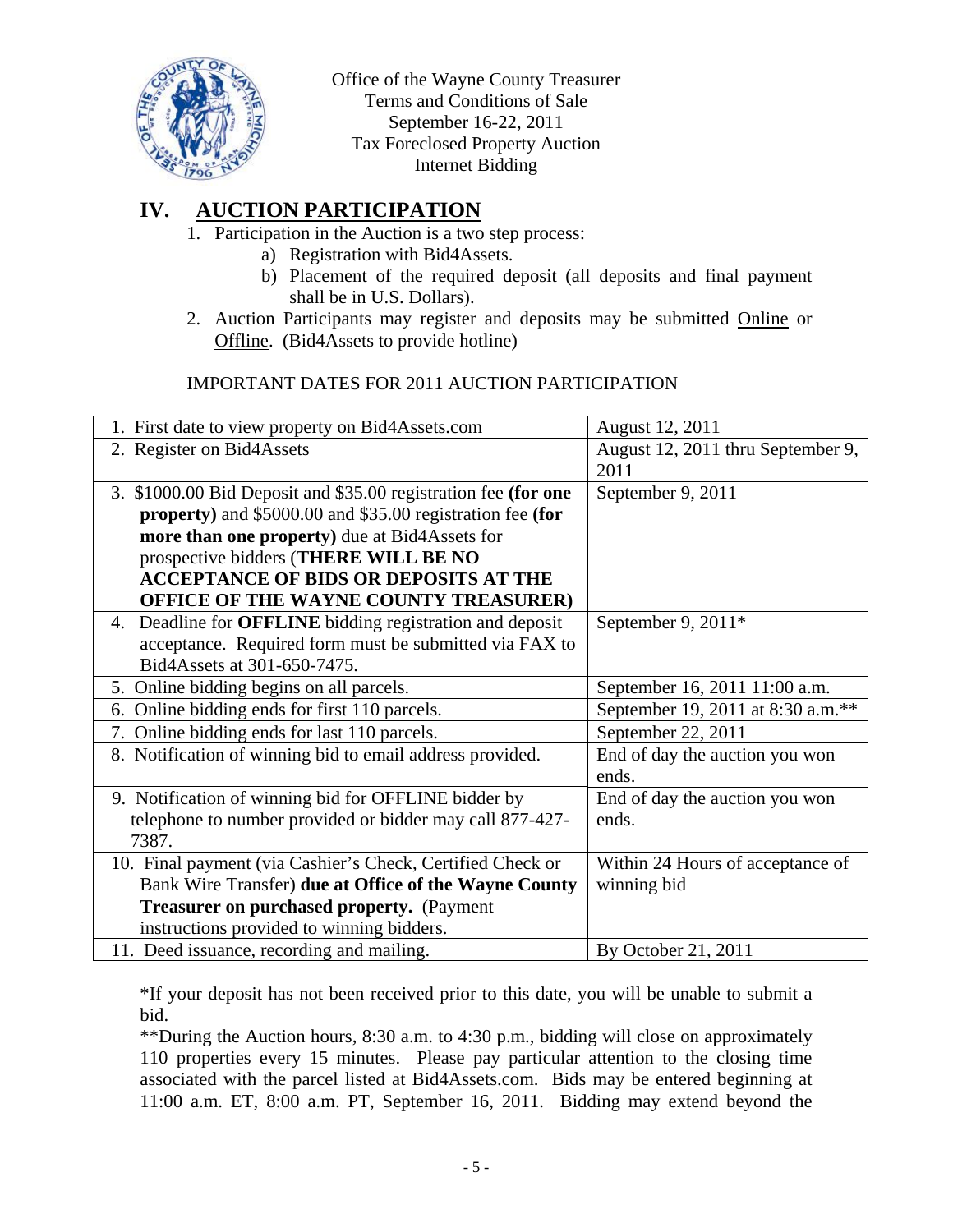

posted time, if a bid is received within the last 5 minutes of the posted closing time. Bidders should be attentive to this fact and monitor bidding activity property of interest.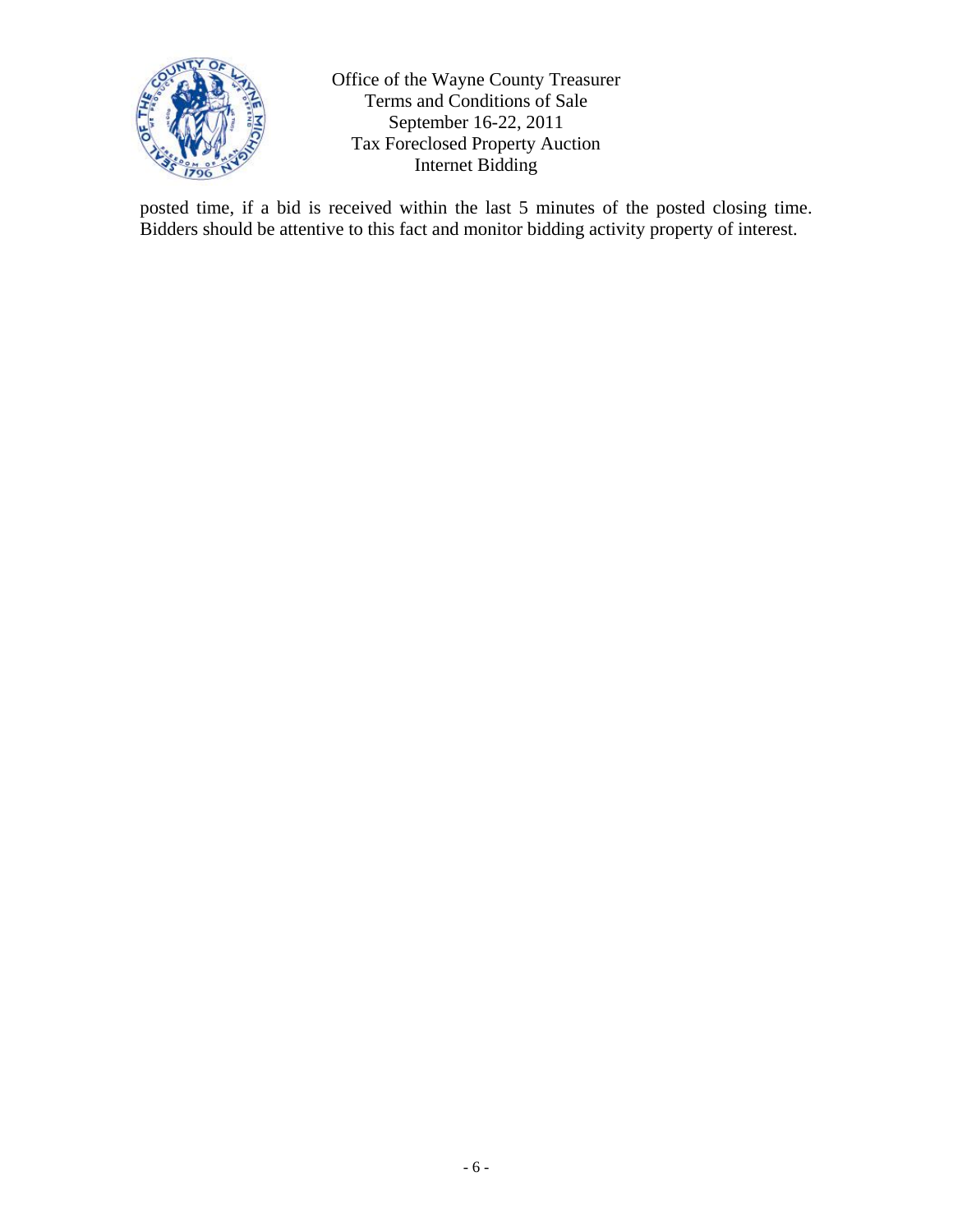

## **A. AUCTION ONLINE**

- 1. Each bidder must register with Bid4assets, Inc. at www.bid4assets.com.
- 2. The deposit must be made a minimum of seven (7) days before any bid may be placed. **In order to participate in this sale, your deposit must be received by Bid4Assets no later than September 9, 2011.** Please plan ahead and allow enough time for receipt of deposit. The required deposit is \$1,000.00 plus an additional \$35.00 registration fee is charged per deposit for each registered bidder of one property. The required deposit is \$5,000.00 plus an additional \$35.00 registration fee is charged per deposit for each registered bidder of **more than one** property. The deposit will be accepted via wire transfer (see Registration screen for details) or by mailing a certified check or money order to Bid4Assets only. **(Bid4Assets, Inc., 8757 Georgia Avenue, Suite 520, Silver Spring, MD 20910)** in an amount of not less than \$1,035.00. **Do not send deposits to the Treasurer. Deposits sent to the Treasurer will not be accepted.** All unsuccessful bidders will receive a refund of their deposit and fee within ten (10) business days after the close of the Auction. The deposit for the Winning Bidder will be forwarded to the Treasurer and applied to the purchased property.
- 3. Parcels will be sold to the highest bidder, subject to the Minimum Bid. The Bid Increments is \$500.
- 4. A bid is an irrevocable offer to purchase a property.
- 5. An accepted bid is a binding contract.
- 6. A Winning Bidder is legally and financially responsible for all property on which he or she bids whether representing himself, herself or itself, or acts as an agent.
- 7. A Winning Bidder that defaults on the terms of a purchase forfeits its deposit to the Treasurer.
- 8. Contractors of the Treasurer, their employees, and employees of the Treasurer, members of the immediate family of contractor or Treasurer employee, including children and stepchildren, parents, grandparents, siblings, aunts, uncles, nephews, nieces, and first cousins, are strictly prohibited from participating directly or indirectly, in the bidding and purchasing by any means, including and not limited to, joint ventures, or assignments of any foreclosed property.
- 9. The Treasurer reserves the right to cancel any sale, at any time, prior to the issuance of the deed. Upon cancellation of a sale by the Treasurer or by order of the Court, the Winning Bidder shall only be entitled to a refund of the purchase price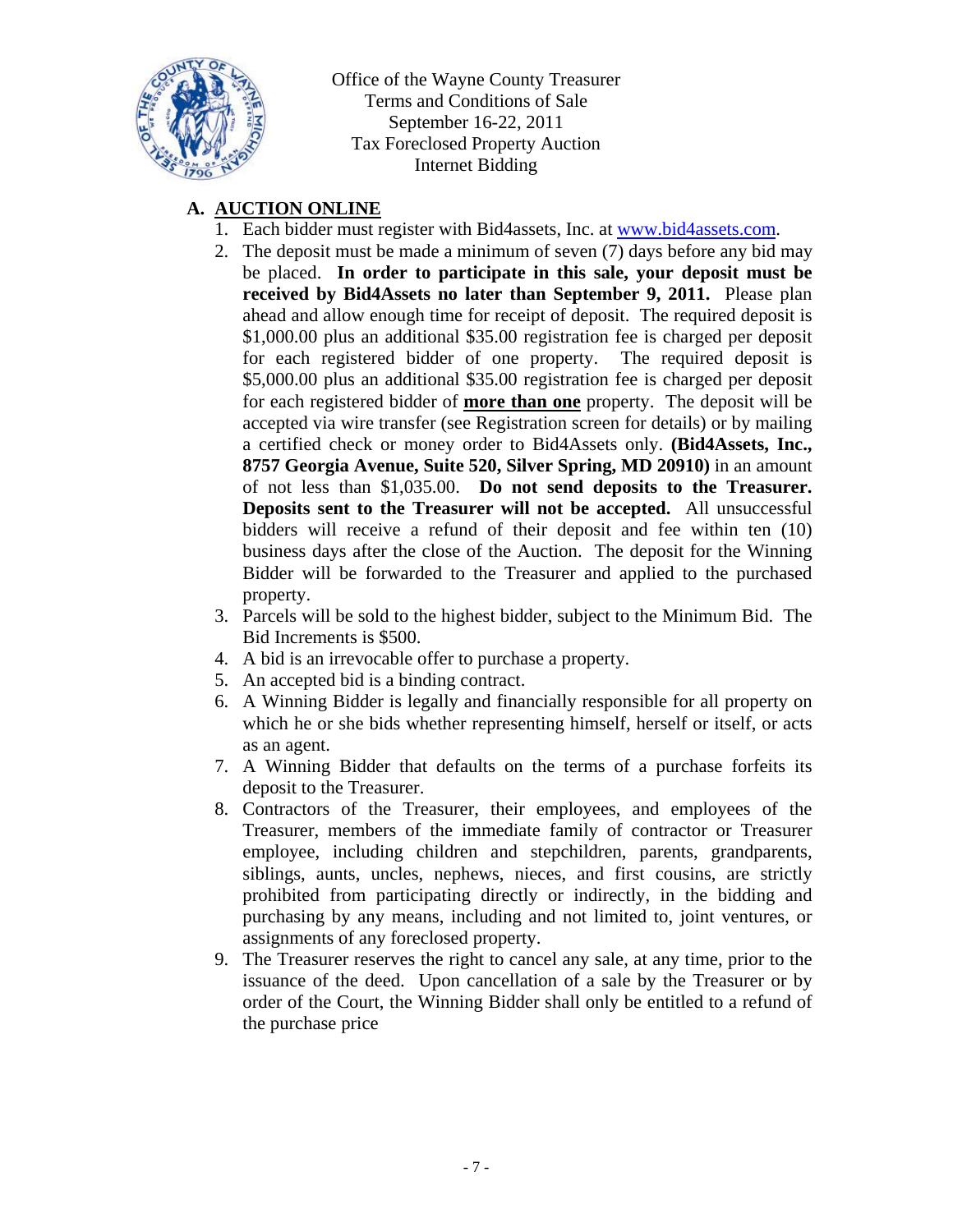

## **B. AUCTION OFFLINE**

1. If an individual bidder is unable to participate online, these procedures describe how to participate:

Individuals interested in offline bidding options should call Bid4assets, Inc. at 1-877-427-7387, **prior to September 2, 2011**.

- 2. The deposit and Offline Bidder Registration Forms must be submitted a minimum of seven (7) days before any bid placed. **In order to participate in this sale, your deposit must be received by Bid4Assets no later than September 9, 2011.** Please plan ahead and allow enough time for receipt. The required deposit is \$1,000.00 plus an additional \$35.00 registration fee is charged per deposit for each registered bidder. The required deposit is \$5,000.00 plus an additional \$35.00 registration fee is charged per deposit for each registered bidder of **more than one** property. The deposit will be accepted via wire transfer (see registration screen for details) or by mailing a certified check or money order to Bid4Assets only **(Bid4Assets, Inc., 8757 Georgia Avenue, Suite 520, Silver Spring, MD 20910)** in an amount of not less than \$1,035.00. **Do not send deposits to the Treasurer. Deposits sent to the Treasurer will not be accepted.** All unsuccessful bidders will receive a refund of their deposit and fee within ten (10) business days after the close of the Auction. The deposit for the Winning Bidder will be forwarded to the Treasurer and applied to the purchased property.
- 3. Parcels will be sold to the highest bidder, subject to the Minimum Bid. The Bid Increments is \$500.
- 4. A bid is an irrevocable offer to purchase a property.
- 5. An accepted bid is a binding contract.
- 6. A Winning Bidder is legally and financially responsible for all property on which he or she bids whether representing himself, herself or itself, or acts as an agent.
- 7. A Winning Bidder that defaults on the terms of a purchase forfeits its deposit to the Treasurer.
- 8. Contractors of the Treasurer, their employees, and employees of the Treasurer, members of the immediate family of contractor or Treasurer employee, including children and stepchildren, parents, grandparents, siblings, aunts, uncles, nephews, nieces, and first cousins, are strictly prohibited from participating directly or indirectly, in the bidding and purchasing by any means, including and not limited to, joint ventures, or assignments of any foreclosed property.
- 9. The Treasurer reserves the right to cancel any sale, at any time, prior to the issuance of the deed. Upon cancellation of a sale by the Treasurer or by order of the Court, the Winning Bidder shall only be entitled to a refund of the purchase price.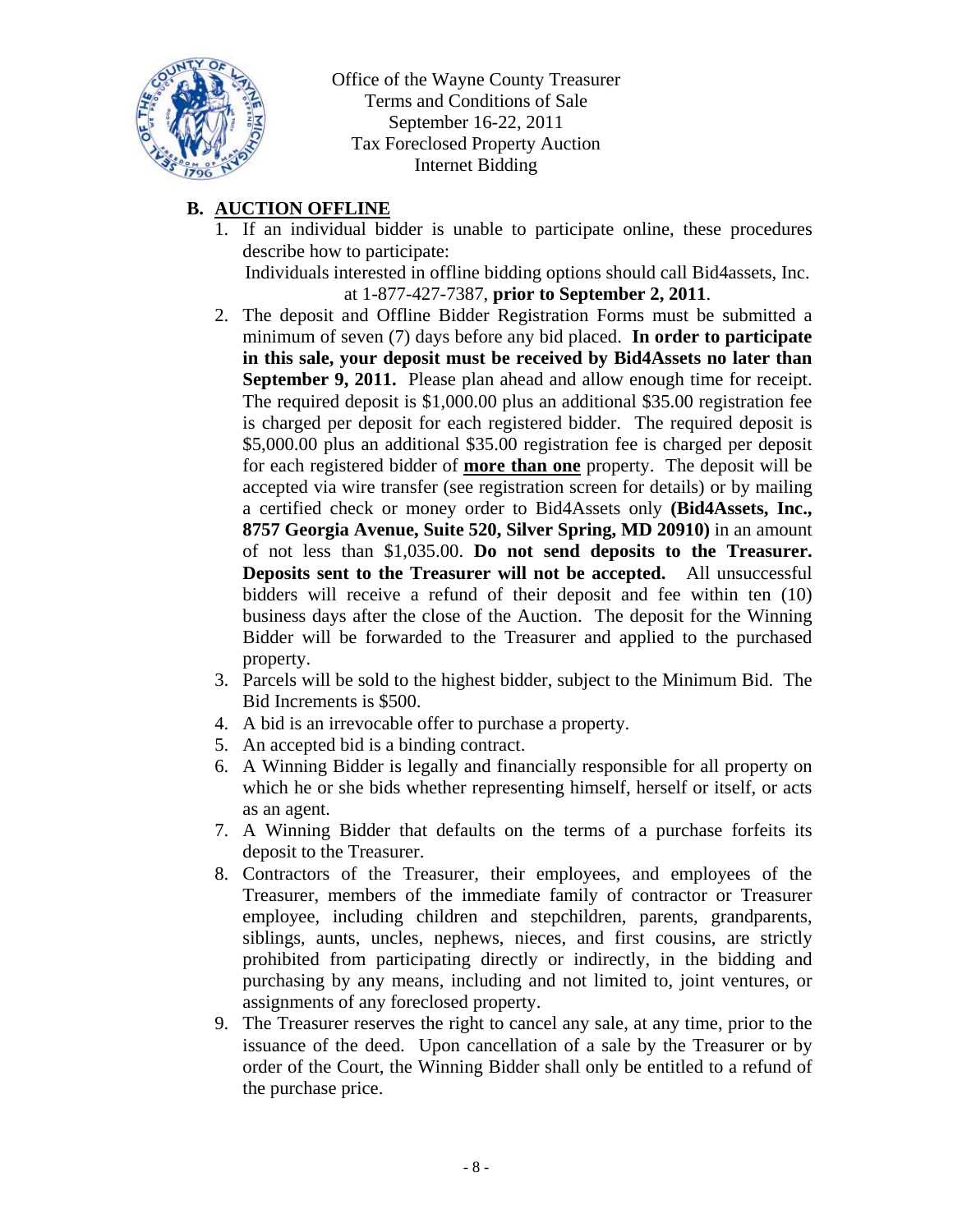

## **V. WINNING BIDS**

- 1. Parcels will be sold to the highest bidder, subject to the Minimum Bid.
- 2. For Online participants, notification of a winning bid will be made by Bid4Assets to the e-mail address provided by the Winner Bidder.
- 3. For Offline participants, Bid4Assets will notify the Winning Bidder by telephone at the telephone number provided on the Bidder Registration Form, or the participants may call Bid4Assets at 1-877-427-7387. That notification will include the purchase price of the property and instructions regarding payment and deed registration.
- 4. The Winning Bidder will be asked to provide deed information. The deed information will be provided by the Winning Bidder and must be completed and submitted within 24 hours after the close of the purchase for that property.
- 5. A Winning Bidders failure to provide deed registration instruction shall result in issuance of the deed in the name of the registered bidder.
- 6. A Winning Bidder must make payment in full to the Treasurer by 4:30 p.m. ET on the day after the sale of the successfully bid upon property using a payment method acceptable to the Treasurer. If the Winning Bidder does not make final payment in accordance with the payment policy, that person will forfeit the deposit and may be banned from future sales and all available legal remedies may be pursued. If the Winning Bidder defaults, the Treasurer reserves the right to offer the property to the next highest bidder. If the next highest bidder agrees to purchase the property, the terms of sale will apply to the next highest bidder.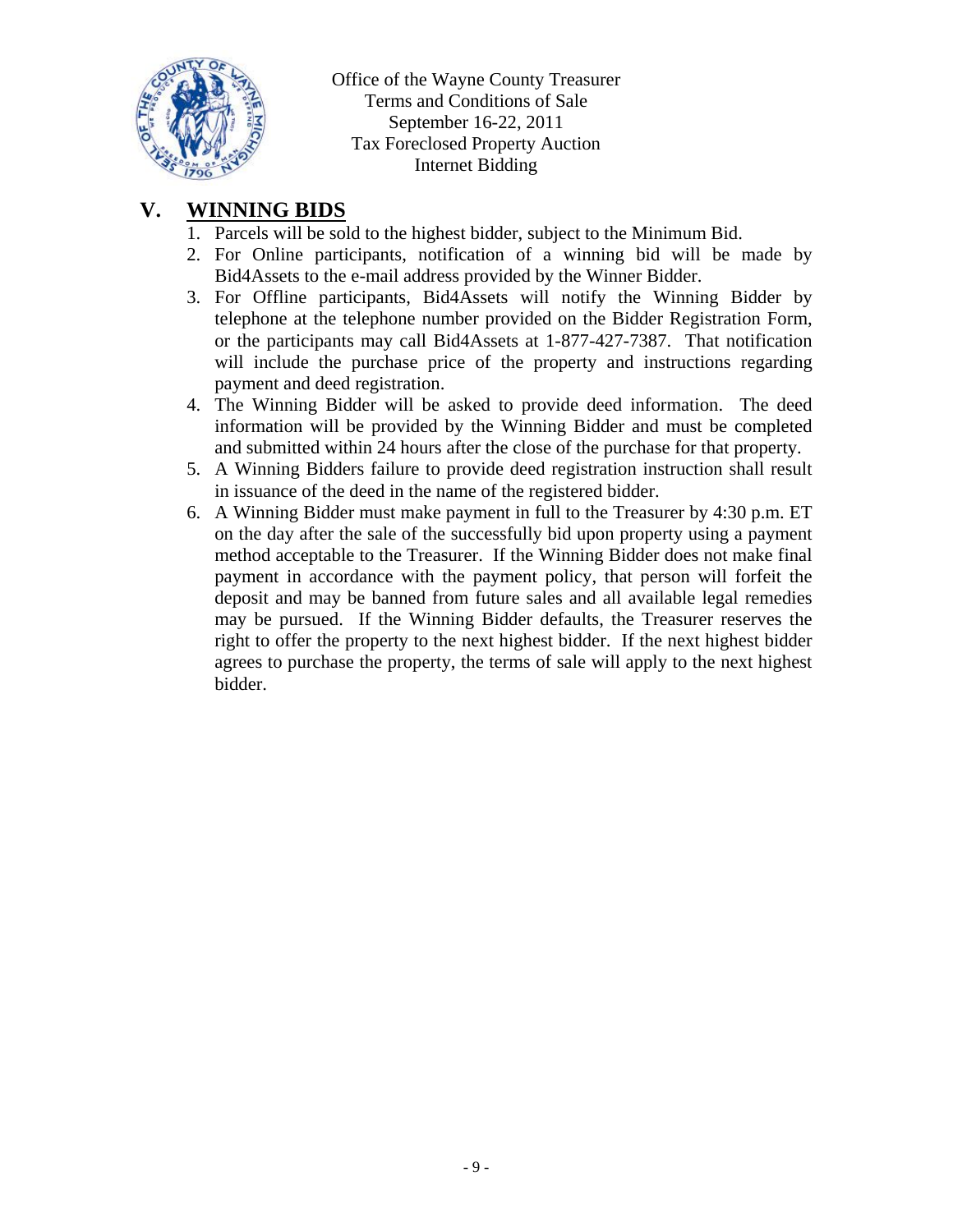

# **VI. DEED CONVEYANCE**

- 1. A separate quit claim deed will be issued for each property purchased. Unless the sale is canceled by the Treasurer, or unless otherwise ordered by a court. A quit claim deed will be executed by the Treasurer and delivered to the Wayne County Register of Deeds for recording within 30 days of the close of the Auction. The recorded quit claim deed will be mailed only to the person and address indicated in the application for deed.
- 2. The quit claim deed conveys only title as vested in the Treasurer pursuant to the Foreclosure Judgment.
- 3. A Property Transfer Affidavit will be filed by the Treasurer with the city/township in which the property is located when the quit claim deed is issued.
- 4. The Treasurer reserves the right to cancel any sale, at any time, prior to the issuance of the deed. Upon cancellation of a sale by the Treasurer or by order of the Court, the Winning Bidder shall only be entitled to a refund of the purchase price.
- 5. Failure to provide deed registration information to the Treasurer shall result in the property being deeded in the name of the bidder.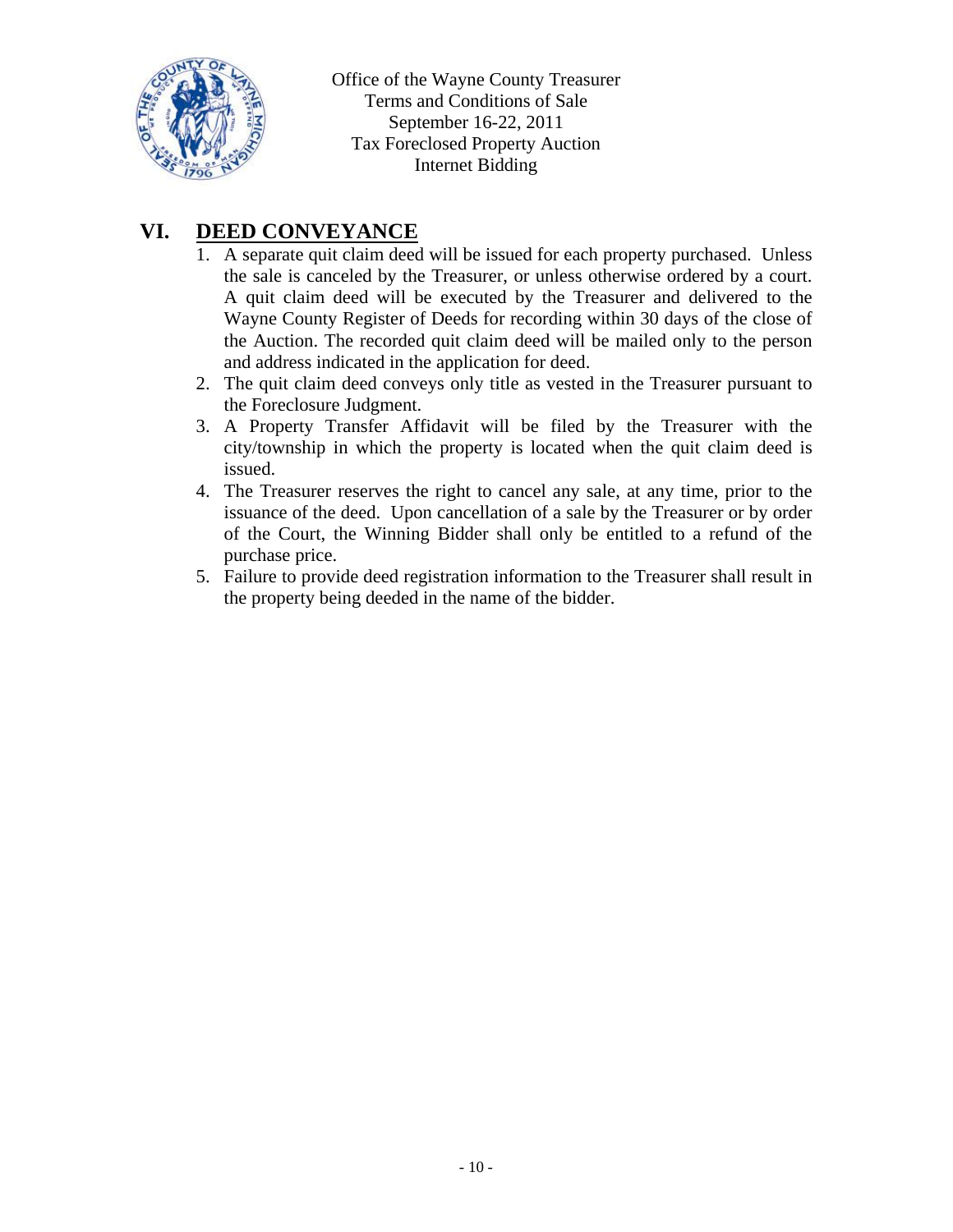

# **VII. TITLE INSURANCE**

The Treasurer makes no representations regarding the availability of title insurance policies for any of the properties. Unavailability of title insurance is not grounds for reconveyance to the Treasurer.